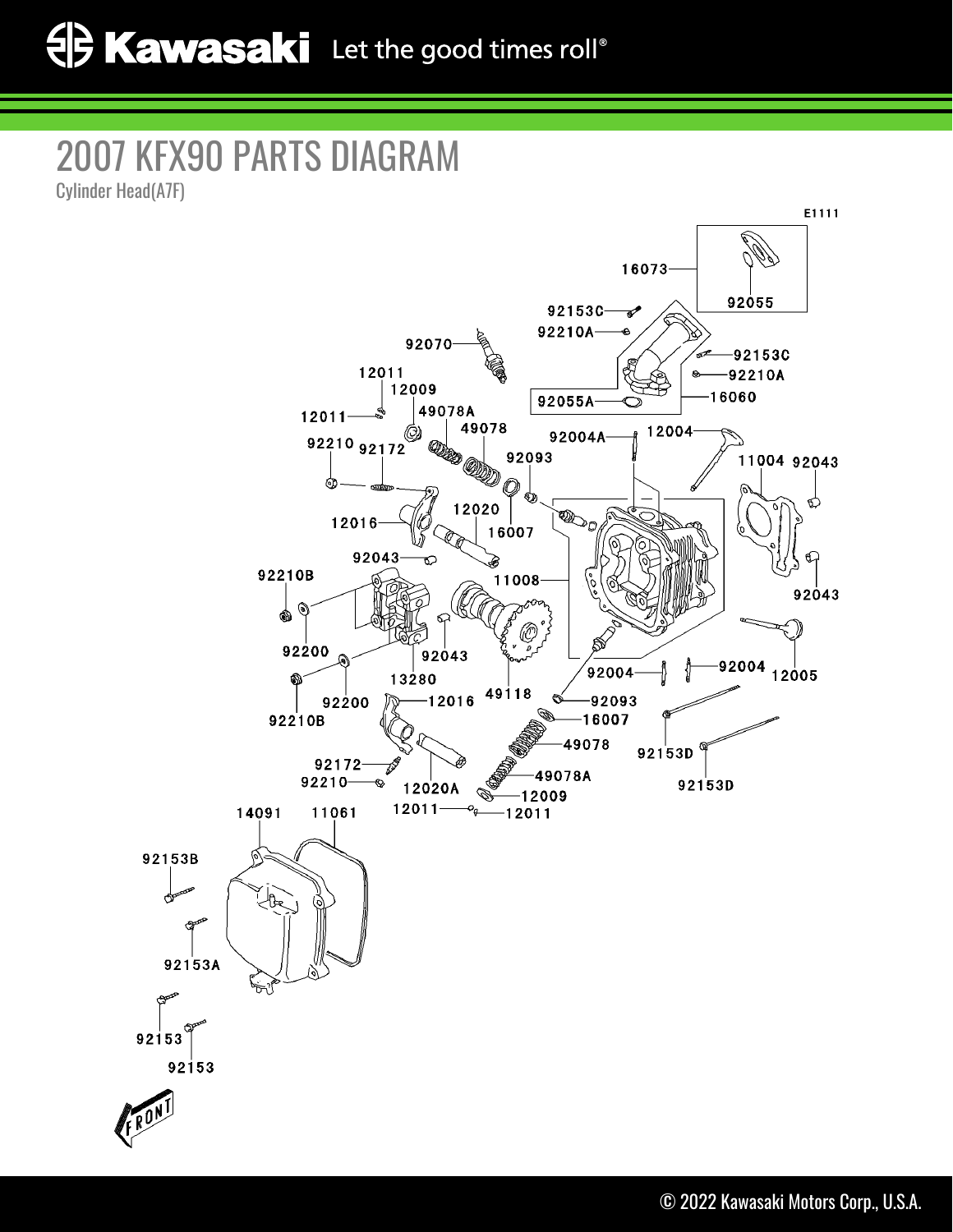## 2007 KFX90 PARTS LIST

Cylinder Head(A7F)

| <b>ITEM NAME</b>                          | <b>PART NUMBER</b> | <b>QUANTITY</b> |
|-------------------------------------------|--------------------|-----------------|
| GASKET-HEAD (Ref #11004)                  | 11004-Y002         | 1               |
| HEAD-COMP-CYLINDER (Ref # 11008)          | 11008-Y002         | 1               |
| GASKET, CYLINDER HEAD COVER (Ref # 11061) | 11061-Y010         | 1               |
| VALVE-INTAKE (Ref # 12004)                | 12004-Y002         | 1               |
| VALVE-EXHAUST (Ref # 12005)               | 12005-Y002         | 1               |
| RETAINER-VALVE SPRING (Ref # 12009)       | 12009-Y001         | $\overline{2}$  |
| <b>COLLET (Ref # 12011)</b>               | 12011-Y001         | 4               |
| ARM-ROCKER (Ref # 12016)                  | 12016-Y001         | $\overline{2}$  |
| SHAFT-ROCKER, IN (Ref # 12020)            | 12020-Y001         | 1               |
| SHAFT-ROCKER, EX (Ref # 12020A)           | 12020-Y003         | 1               |
| HOLDER, CAMSHAFT (Ref #13280)             | 13280-Y002         | 1               |
| COVER, CYLINDER HEAD (Ref # 14091)        | 14091-Y002         | 1               |
| SEAT-SPRING (Ref # 16007)                 | 16007-Y001         | $\overline{2}$  |
| PIPE-INTAKE (Ref # 16060)                 | 16060-Y001         | 1               |
| <b>INSULATOR (Ref # 16073)</b>            | 16073-Y002         | 1               |
| SPRING-ENGINE VALVE, OUTER (Ref # 49078)  | 49078-Y002         | $\overline{2}$  |
| SPRING-ENGINE VALVE, INNER (Ref # 49078A) | 49078-Y003         | $\overline{2}$  |
| CAMSHAFT-COMP (Ref # 49118)               | 49118-Y002         | 1               |
| STUD, 8X32 (Ref # 92004)                  | 92004-Y006         | $\overline{2}$  |
| STUD, 6X50 (Ref # 92004A)                 | 92004-Y007         | $\overline{2}$  |
| PIN, 10X16 (Ref # 92043)                  | 92043-Y013         | 4               |
| RING-0,23X2.4 (Ref # 92055)               | 92055-Y007         | 1               |
| RING-0,22X2.0 (Ref # 92055A)              | 92055-Y008         | 1               |
| PLUG-SPARK, CR7HSA (Ref # 92070)          | 92070-Y002         | 1               |
| SEAL (Ref # 92093)                        | 92093-Y001         | $\overline{2}$  |
| BOLT, FLANGE, 6X25 (Ref # 92153)          | 92153-Y027         | $\overline{2}$  |
| BOLT, FLANGE, 6X35 (Ref # 92153A)         | 92153-Y029         | 1               |
| BOLT, FLANGE, 6X50 (Ref # 92153B)         | 92153-Y030         | 1               |
| BOLT, FLANGE, 6X25 (Ref # 92153C)         | 92153-Y051         | $\overline{2}$  |